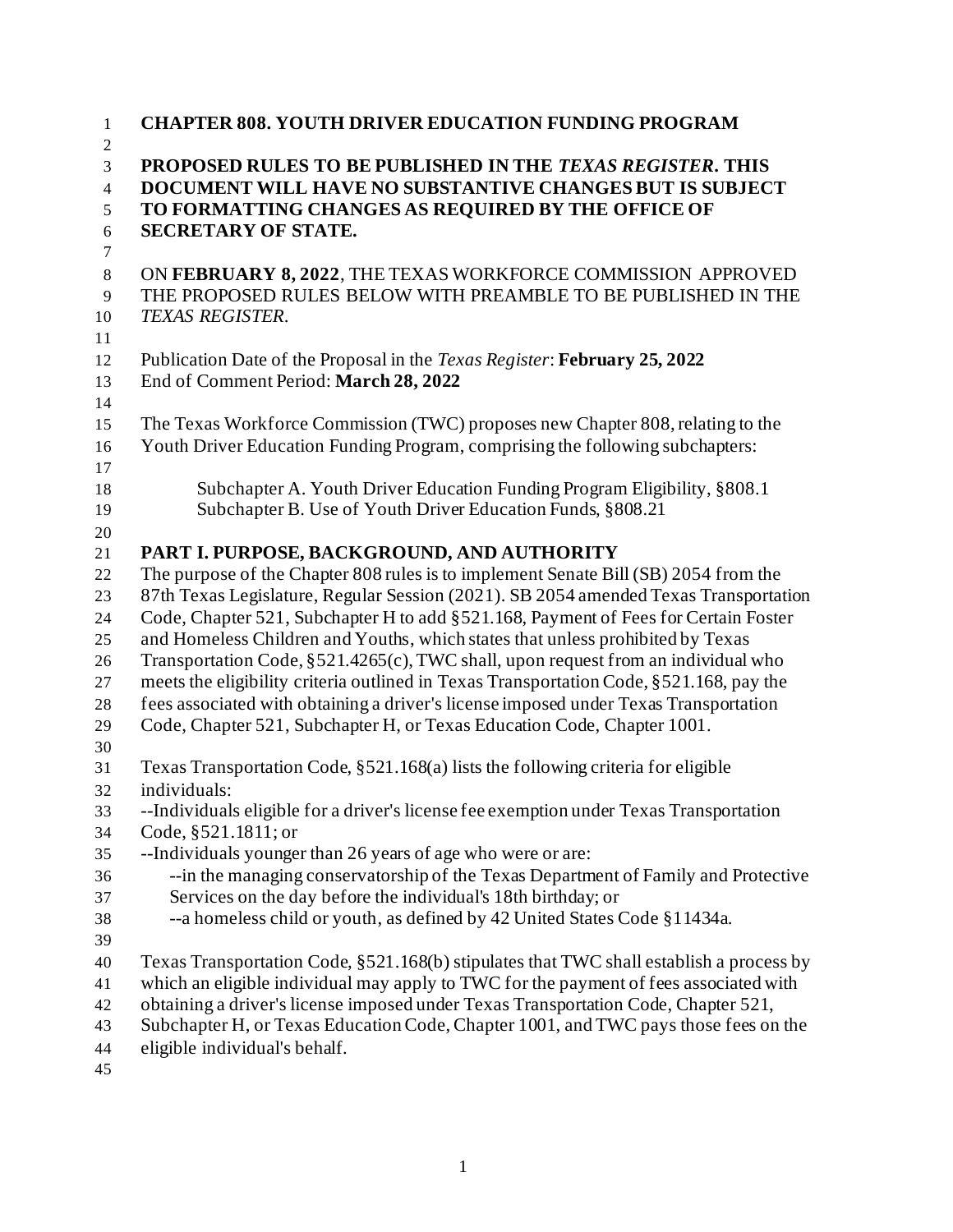| $\mathbf{1}$     | SB 2054 also amended Texas Transportation Code, §521.4265(b) and (c) and added               |
|------------------|----------------------------------------------------------------------------------------------|
| $\mathbf{2}$     | §521.4265(d). Texas Transportation Code, §521.4265(b) and (c) states that these fees will    |
| 3                | be paid for through the Texas Department of Public Safety's (DPS) identification fee         |
| $\overline{4}$   | exemption account. Texas Transportation Code, §521.4265(b) stipulates that DPS shall         |
| 5                | request that the Texas Comptroller of Public Accounts transfer to TWC amounts                |
| 6                | sufficient to cover the cost of implementing the Youth Driver Education Funding              |
| $\boldsymbol{7}$ | Program under Texas Transportation Code, §521.168, including amounts sufficient for          |
| $\,8\,$          | TWC's payment of fees to entities other than DPS.                                            |
| 9                |                                                                                              |
| 10               | Texas Transportation Code, $\S 521.4265(c)(1)$ states that fund transfers for the Youth      |
| 11               | Driver Education Funding Program may not be requested if the balance of the account for      |
| 12               | the fiscal year is less than three times the amount expended in the previous fiscal year for |
| 13               | fee waivers provided by Texas Transportation Code, §521.1015(e) and §521.1811.               |
| 14               |                                                                                              |
| 15               | Texas Transportation Code, §521.4265(d) requires DPS, in consultation with TWC, to           |
| 16               | establish rules for a process governing these fund transfers.                                |
| 17               |                                                                                              |
| 18               | PART II. EXPLANATION OF INDIVIDUAL PROVISIONS                                                |
| 19               |                                                                                              |
| 20               | <b>SUBCHAPTER A. YOUTH DRIVER EDUCATION FUNDING PROGRAM</b>                                  |
| 21               | <b>ELIGIBILITY</b>                                                                           |
| 22               | TWC proposes new Subchapter A:                                                               |
| 23               |                                                                                              |
| 24               | §808.1. Eligible Population                                                                  |
| 25               | New §808.1 states that TWC shall pay the fees associated with obtaining a driver's           |
| 26               | license imposed under Texas Transportation Code, Chapter 521, Subchapter H, or Texas         |
| 27               | Education Code, Chapter 1001, for eligible individuals who meet the criteria listed in       |
| 28               | Texas Transportation Code, §521.168(a).                                                      |
| 29               |                                                                                              |
| 30               | SUBCHAPTER B. USE OF YOUTH DRIVER EDUCATION FUNDS                                            |
| 31               | TWC proposes new Subchapter B:                                                               |
| 32               |                                                                                              |
| 33               | §808.21. Verification Process                                                                |
| 34               | New §808.21 describes the verification process by which eligible individuals may apply       |
| 35               | to have fees associated with obtaining a driver's license--imposed under Texas               |
| 36               | Transportation Code, Chapter 521, Subchapter H, or Texas Education Code, Chapter             |
| 37               | 1001--paid for through TWC's Youth Driver Education Funding Program. New §808.21             |
| 38               | also describes how TWC will respond to individuals requesting payment who are                |
| 39               | determined to be ineligible and provides steps required for driver education providers to    |
| 40               | receive a fee payment.                                                                       |
| 41               |                                                                                              |
| 42               | PART III. IMPACT STATEMENTS                                                                  |
| 43               | Chris Nelson, Chief Financial Officer, determined that for each year of the first five years |
| 44               | the rules will be in effect, the following statements will apply:                            |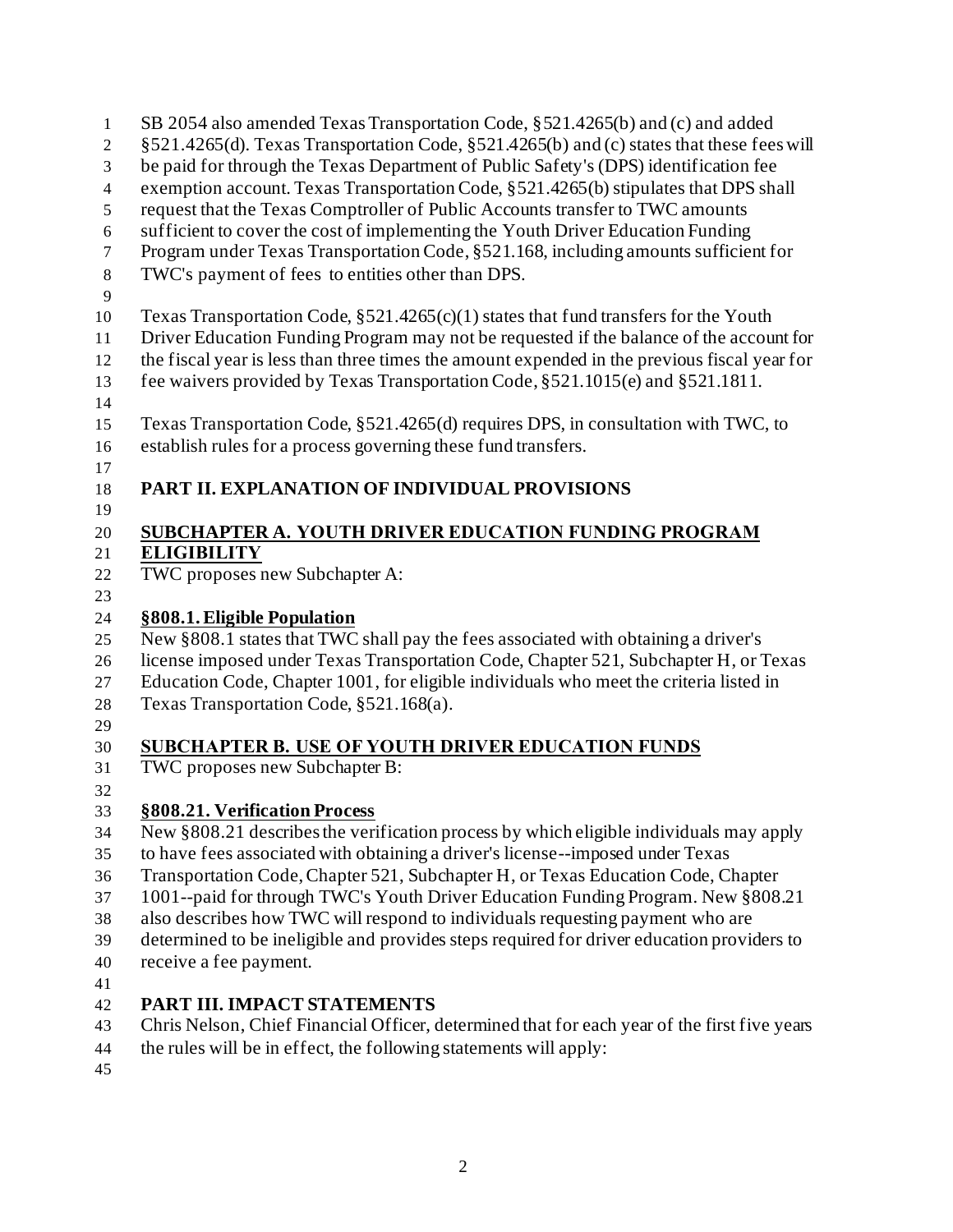| $\,1$<br>$\mathbf{2}$ | There are no additional estimated costs to the state or local governments expected as a<br>result of enforcing or administering the rules.                                      |
|-----------------------|---------------------------------------------------------------------------------------------------------------------------------------------------------------------------------|
| 3                     |                                                                                                                                                                                 |
| $\overline{4}$        | There are no estimated cost reductions to the state or to local governments as a result of                                                                                      |
| $\mathfrak{S}$        | enforcing or administering the rules.                                                                                                                                           |
| 6                     |                                                                                                                                                                                 |
| $\boldsymbol{7}$      | There are no estimated losses or increases in revenue to the state or to local governments                                                                                      |
| $\,8\,$               | as a result of enforcing or administering the rules.                                                                                                                            |
| 9                     |                                                                                                                                                                                 |
| 10                    | There are no foreseeable implications relating to costs or revenue of the state or local                                                                                        |
| 11                    | governments as a result of enforcing or administering the rules.                                                                                                                |
| 12                    |                                                                                                                                                                                 |
| 13                    | There are no anticipated economic costs to individuals required to comply with the rules.                                                                                       |
| 14                    |                                                                                                                                                                                 |
| 15                    | There is no anticipated adverse economic impact on small businesses, microbusinesses,                                                                                           |
| 16                    | or rural communities as a result of enforcing or administering the rules.                                                                                                       |
| 17                    |                                                                                                                                                                                 |
| 18                    | Based on the analyses required by Texas Government Code, §2001.024, TWC                                                                                                         |
| 19                    | determined that the requirement to repeal or amend a rule, as required by Texas                                                                                                 |
| $20\,$                | Government Code, §2001.0045, does not apply to this rulemaking.                                                                                                                 |
| 21                    |                                                                                                                                                                                 |
| 22                    | <b>Takings Impact Assessment</b>                                                                                                                                                |
| 23                    | Under Texas Government Code, §2007.002(5), "taking" means a governmental action                                                                                                 |
| 24                    | that affects private real property, in whole or in part or temporarily or permanently, in a                                                                                     |
| 25                    | manner that requires the governmental entity to compensate the private real property                                                                                            |
| 26                    | owner as provided by the Fifth and Fourteenth Amendments to the US Constitution or the                                                                                          |
| 27                    | Texas Constitution, Article I, §17 or §19, or restricts or limits the owner's right to the                                                                                      |
| $28\,$                | property that would otherwise exist in the absence of the governmental action, and is the                                                                                       |
| 29                    | producing cause of a reduction of at least 25 percent in the market value of the affected                                                                                       |
| 30                    | private real property, determined by comparing the market value of the property as if the                                                                                       |
| 31                    | governmental action is not in effect and the market value of the property determined as if                                                                                      |
| 32                    | the governmental action is in effect. TWC completed a Takings Impact Analysis for the                                                                                           |
| 33                    | proposed rulemaking action under Texas Government Code, §2007.043. The primary                                                                                                  |
| 34                    | purpose of this proposed rulemaking action, as discussed elsewhere in this preamble, is to                                                                                      |
| 35                    | establish how TWC shall, upon request from an individual who meets the eligibility                                                                                              |
| 36                    | criteria outlined in Texas Transportation Code, §521.168, pay the fees associated with                                                                                          |
| 37                    | obtaining a driver's license imposed under Chapter 521, Subchapter H, or Texas                                                                                                  |
| 38                    | Education Code, Chapter 1001.                                                                                                                                                   |
| 39                    |                                                                                                                                                                                 |
| 40                    | The proposed rulemaking action will not create any additional burden on private real<br>property or affect private real property in a manner that would require compensation to |
| 41                    | private real property owners under the US Constitution or the Texas Constitution. The                                                                                           |
| 42<br>43              | proposal also will not affect private real property in a manner that restricts or limits an                                                                                     |
| 44                    | owner's right to the property that would otherwise exist in the absence of the                                                                                                  |
| 45                    | governmental action. Therefore, the proposed rulemaking will not cause a taking under                                                                                           |
|                       |                                                                                                                                                                                 |

Texas Government Code, Chapter 2007.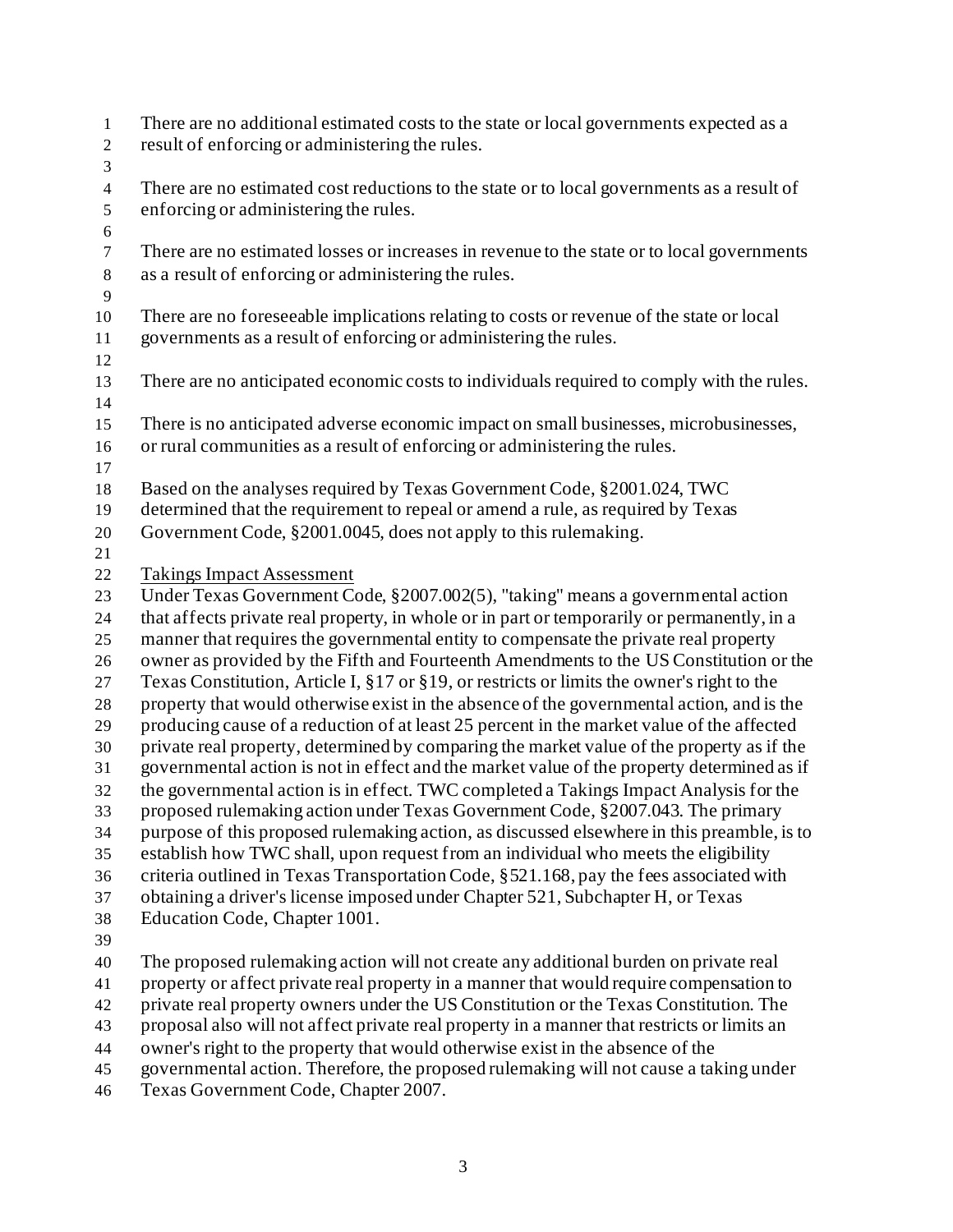| 1                |                                                                                                                                                                              |
|------------------|------------------------------------------------------------------------------------------------------------------------------------------------------------------------------|
| $\mathfrak{2}$   | <b>Government Growth Impact Statement</b>                                                                                                                                    |
| 3                | TWC determined that during the first five years the new rules will be in effect, they:                                                                                       |
| $\overline{4}$   | --will create a government program;                                                                                                                                          |
| 5                | --will require the creation of employee positions;                                                                                                                           |
| $\sqrt{6}$       | --will not require an increase or decrease in future legislative appropriations to TWC;                                                                                      |
| $\boldsymbol{7}$ | --will not require an increase or decrease in fees paid to TWC;                                                                                                              |
| $\,8\,$          | --will not create a new regulation;                                                                                                                                          |
| 9                | --will not expand, limit, or eliminate an existing regulation;                                                                                                               |
| 10               | --will increase the number of individuals subject to the new rules; and                                                                                                      |
| 11               | --will positively affect the state's economy.                                                                                                                                |
| 12               |                                                                                                                                                                              |
| 13               | <b>Economic Impact Statement and Regulatory Flexibility Analysis</b>                                                                                                         |
| 14               | TWC determined that the rules will not have an adverse economic impact on small                                                                                              |
| 15               | businesses or rural communities, as the proposed rules place no requirements on small                                                                                        |
| 16               | businesses or rural communities.                                                                                                                                             |
| 17               |                                                                                                                                                                              |
| 18               | Mariana Vega, Director, Labor Market Information, determined that there is not a                                                                                             |
| 19               | significant negative impact upon employment conditions in the state as a result of the                                                                                       |
| 20               | rules.                                                                                                                                                                       |
| 21               |                                                                                                                                                                              |
| 22               | Courtney Arbour, Director, Workforce Development Division, determined that for each                                                                                          |
| 23               | year of the first five years the rules are in effect, the public benefit anticipated as a result                                                                             |
| 24               | of enforcing the proposed rules will be to improve employment opportunities and                                                                                              |
| 25               | outcomes for youth currently or formerly in foster care and homeless youth. TWC Foster                                                                                       |
| 26<br>27         | Youth Transition Centers, Local Workforce Development Boards (Boards), and other<br>stakeholders in the foster care and homeless services community frequently identify lack |
|                  | of access to transportation as a major barrier to employment for the populations they                                                                                        |
| 28<br>29         | serve. These rules will make it easier for eligible youth to obtain driver education, which                                                                                  |
| 30               | in turn will lower this employment barrier.                                                                                                                                  |
| 31               |                                                                                                                                                                              |
| 32               | TWC hereby certifies that the proposal has been reviewed by legal counsel and found to                                                                                       |
| 33               | be within TWC's legal authority to adopt.                                                                                                                                    |
| 34               |                                                                                                                                                                              |
| 35               | PART IV. COORDINATION ACTIVITIES                                                                                                                                             |
| 36               | In the development of these rules for publication and public comment, TWC sought the                                                                                         |
| 37               | involvement of Texas' 28 Boards. TWC provided the policy concept regarding these rules                                                                                       |
| 38               | to the Boards for consideration and review on October 19, 2021. TWC also conducted a                                                                                         |
| 39               | conference call with Board executive directors and Board staff on October 29, 2021, to                                                                                       |
| 40               | discuss the policy concept. During the rulemaking process, TWC considered all                                                                                                |
| 41               | information gathered in order to develop rules that provide clear and concise direction to                                                                                   |
| 42               | all parties involved.                                                                                                                                                        |
| 43               |                                                                                                                                                                              |
|                  |                                                                                                                                                                              |

## **PART V. PUBLIC COMMENT**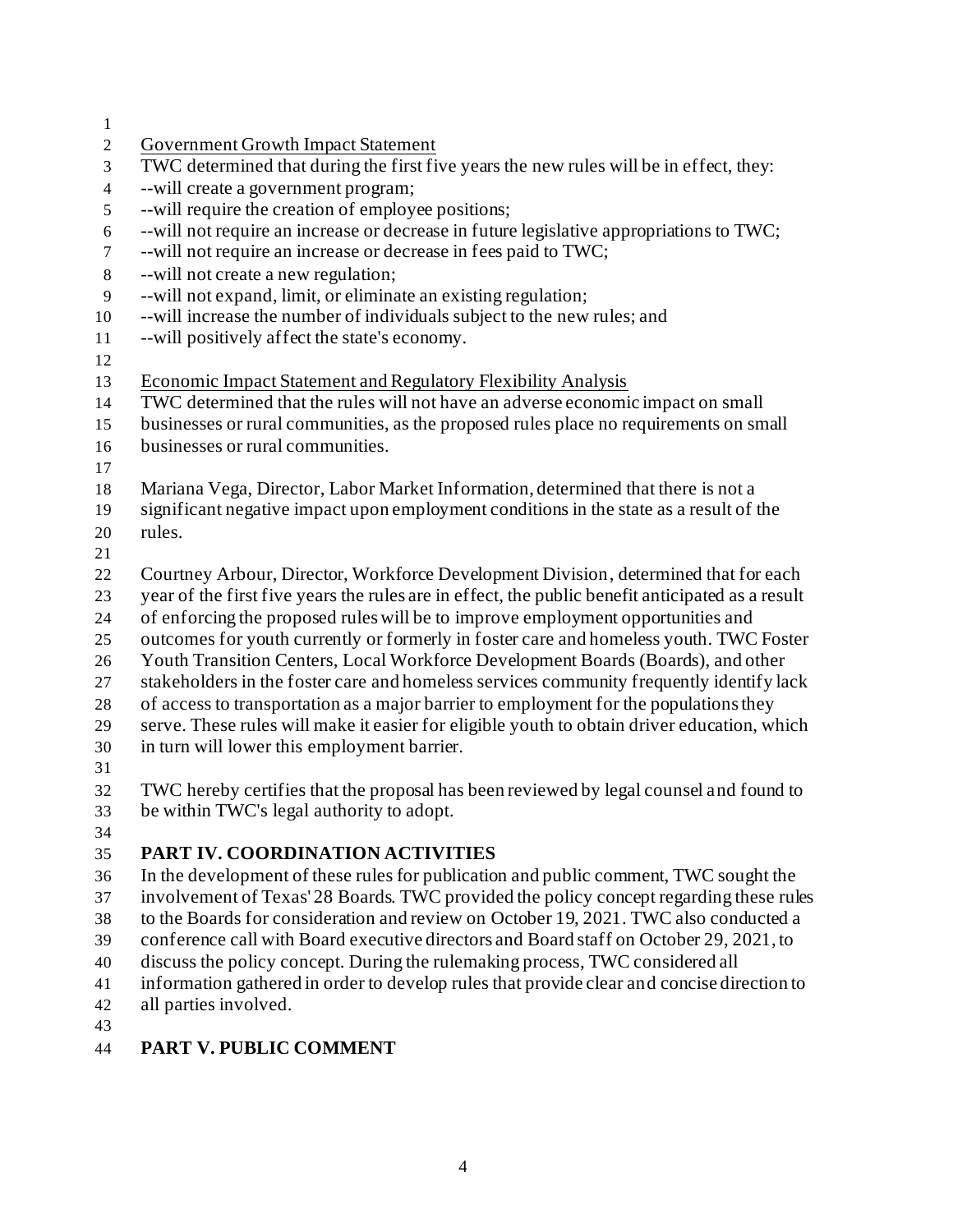- Comments on the proposed rules may be submitted to
- [TWCPolicyComments@twc.texas.gov](mailto:TWCPolicyComments@twc.texas.gov). Comments must be received no later than March
- 28, 2022.
- 

## **PART VI. STATUTORY AUTHORITY**

- The new rules are proposed under Texas Labor Code, §301.0015 and §302.002(d), which
- provide TWC with the authority to adopt, amend, or repeal such rules as it deems
- necessary for the effective administration of TWC services and activities.
- 
- The new rules implement the changes made to the Texas Transportation Code, Chapter
- 521, by SB 2054, specifically the requirements of amended Texas Transportation Code,
- §521.168(b).
-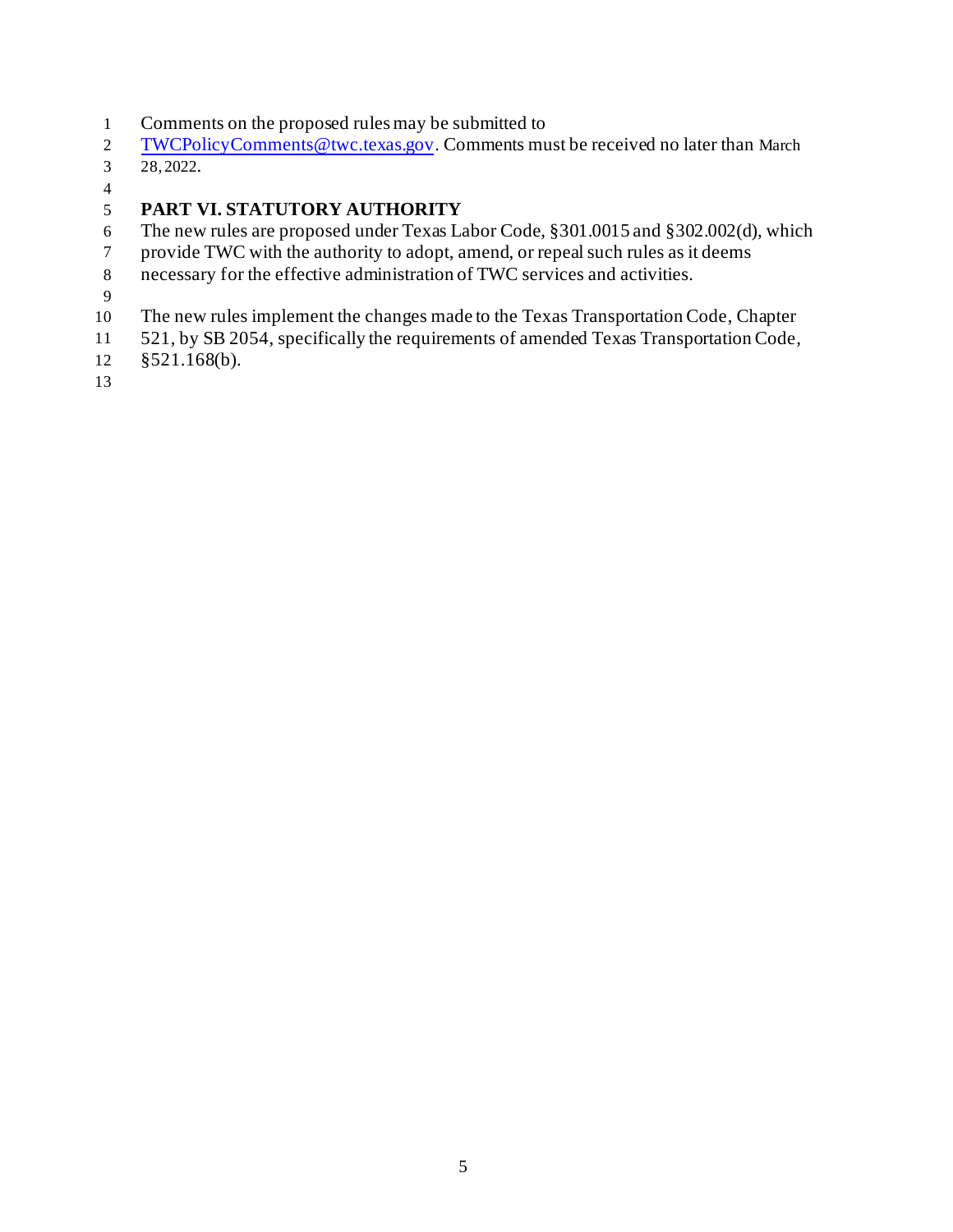| 1                                      | <b>CHAPTER 808. YOUTH DRIVER EDUCATION FUNDING PROGRAM</b>                                                                                                                                                                                                                                                                                                                                                                                          |
|----------------------------------------|-----------------------------------------------------------------------------------------------------------------------------------------------------------------------------------------------------------------------------------------------------------------------------------------------------------------------------------------------------------------------------------------------------------------------------------------------------|
| $\mathfrak{2}$<br>3<br>$\overline{4}$  | SUBCHAPTER A. YOUTH DRIVER EDUCATION FUNDING PROGRAM<br><b>ELIGIBILITY</b>                                                                                                                                                                                                                                                                                                                                                                          |
| 5<br>6<br>$\tau$                       | §808.1. Eligible Population.                                                                                                                                                                                                                                                                                                                                                                                                                        |
| 8<br>9<br>10<br>11<br>12<br>13<br>14   | Unless prohibited under Texas Transportation Code, §521.4265(c), the Agency<br>shall, upon request from an individual who meets the eligibility criteria in this<br>section, pay the fees associated with obtaining a driver's license imposed under<br>Texas Transportation Code, Chapter 521, Subchapter H, or Texas Education<br>Code, Chapter 1001. Eligible individuals for the Youth Driver Education Funding<br>Program include individuals: |
| 15<br>16<br>17                         | eligible for a driver's license fee exemption under Texas Transportation<br>(1)<br>Code, §521.1811; or                                                                                                                                                                                                                                                                                                                                              |
| 18<br>19                               | younger than 26 years of age who were or are:<br>(2)                                                                                                                                                                                                                                                                                                                                                                                                |
| 20<br>21<br>22<br>23                   | in the managing conservatorship of the Texas Department of<br>(A)<br>Family and Protective Services on the day before the individual's<br>18th birthday; or                                                                                                                                                                                                                                                                                         |
| 24<br>25                               | a homeless child or youth as defined by 42 United States Code<br>(B)<br>§11434a.                                                                                                                                                                                                                                                                                                                                                                    |
| 26<br>27                               | <b>SUBCHAPTER B. USE OF YOUTH DRIVER EDUCATION FUNDS</b>                                                                                                                                                                                                                                                                                                                                                                                            |
| 28<br>29<br>30                         | §808.21. Verification Process.                                                                                                                                                                                                                                                                                                                                                                                                                      |
| 31<br>32                               | (a) To receive a driver education fee waiver, an eligible individual must identify<br>a driver education provider with whom he or she intends to enroll that:                                                                                                                                                                                                                                                                                       |
| 33<br>34<br>35<br>36                   | is registered with the Texas Department of Licensing and Registration<br>(1)<br>as a certified Texas driver education provider;                                                                                                                                                                                                                                                                                                                     |
| 37<br>38<br>39                         | is a registered vendor in accordance with rules established by the<br>(2)<br>Agency and the Texas Comptroller of Public Accounts; and                                                                                                                                                                                                                                                                                                               |
| 40<br>41<br>42<br>43<br>44<br>45<br>46 | charges a rate that does not exceed twice the average rate of all other<br>(3)<br>certified Texas driver education providers within a 30-mile radius of<br>the selected certified Texas driver education provider's physical<br>location. For driver education providers providing online instruction,<br>their rate will be compared to the average rate for online driver<br>education instruction available in Texas.                            |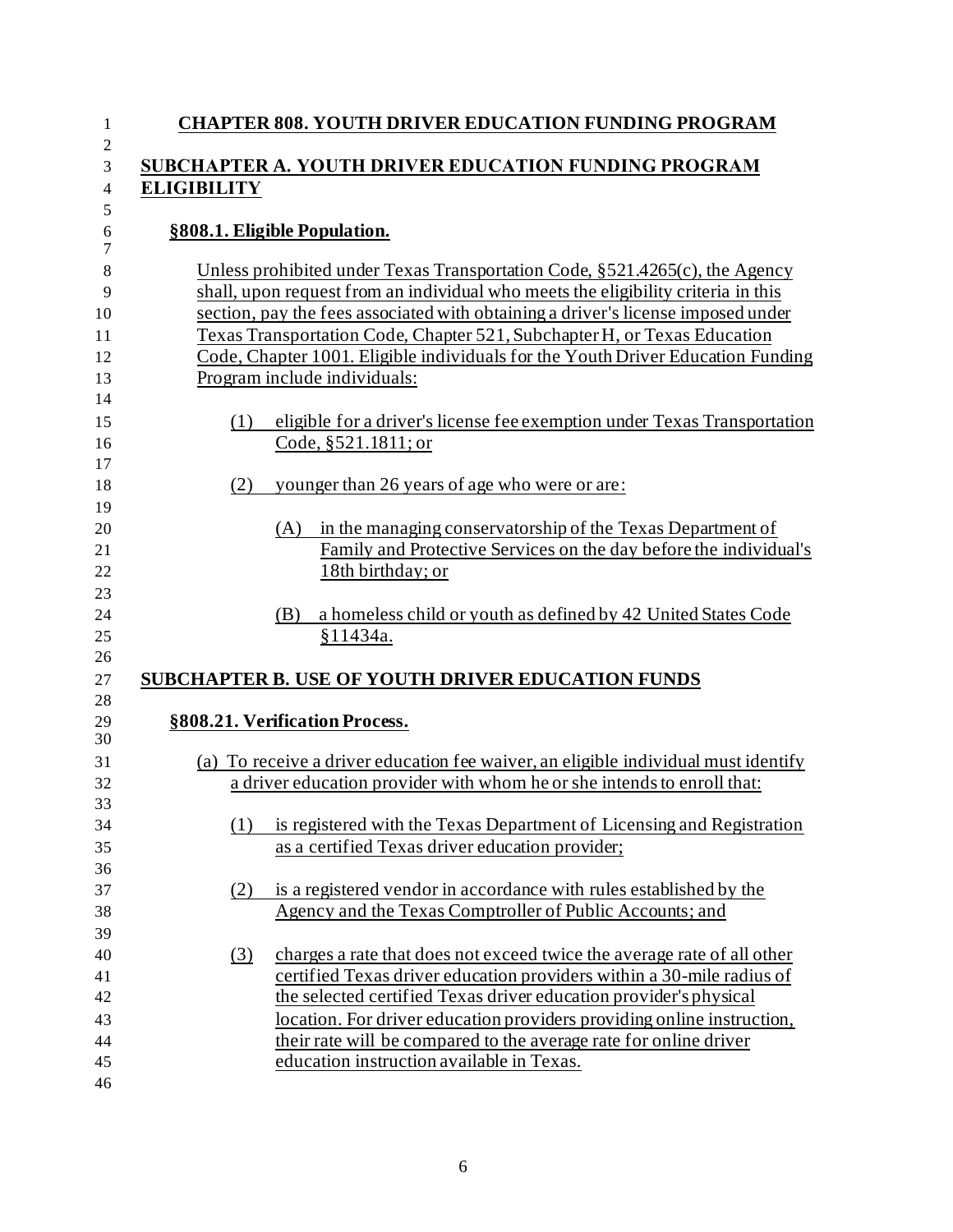| 1              |     | (b) Once a driver education provider is selected, the eligible individual must visit |
|----------------|-----|--------------------------------------------------------------------------------------|
| 2              |     | a website designated by the Agency to complete and submit the Driver                 |
| 3              |     | Education Waiver Request Form, which includes:                                       |
| $\overline{4}$ |     |                                                                                      |
| 5              |     | individual eligibility verification; and<br>(1)                                      |
| 6<br>7         |     | Youth Driver Education Funding Program eligibility verification.<br>(2)              |
| 8              |     |                                                                                      |
| 9              | (c) | Agency staff shall review the form within five business days of submission           |
| 10             |     | and notify the requestor of the individual's eligibility status. If staff is unable  |
| 11             |     | to determine eligibility, staff may contact the individual for further               |
| 12             |     | information.                                                                         |
| 13             |     |                                                                                      |
| 14             |     | (d) Once participant and Youth Driver Education Funding Program eligibility are      |
| 15             |     | determined, Agency staff shall:                                                      |
| 16             |     |                                                                                      |
| 17             |     | for an eligible individual, submit a payment request on the individual's<br>(1)      |
| 18             |     | behalf to the Agency's Finance Division; or                                          |
| 19             |     |                                                                                      |
| 20             |     | for an ineligible individual, send a response to the individual alerting<br>(2)      |
| 21             |     | them of their ineligibility.                                                         |
| 22             |     |                                                                                      |
| 23             | (e) | After an eligible participant has completed enrollment with the selected             |
| 24             |     | provider, the Agency's Finance Division shall review and process the                 |
| 25             |     | payment request in keeping with Agency policies and procedures regarding             |
| 26             |     | fee payment, and if sufficient funds have been transferred from the Texas            |
| 27             |     | Department of Public Safety (DPS) to the Agency.                                     |
| 28             |     |                                                                                      |
| 29             | (f) | An eligible participant who fails to attend or complete driver education or a        |
| 30             |     | test paid for under this chapter must wait for a period of three months before       |
| 31             |     | they enroll in a new course or test to be paid for by this chapter. An eligible      |
| 32             |     | participant may have the required waiting period waived by providing a               |
| 33             |     | written attestation describing the circumstances that prevented them from            |
| 34             |     | attending or completing the driver education or test and explaining why they         |
| 35             |     | assert the circumstances were outside their control.                                 |
| 36             |     |                                                                                      |
| 37             | (g) | The Agency shall pay driver education providers for services provided to an          |
| 38             |     | eligible individual from the fund after the individual's application receives        |
| 39             |     | approval from the Agency, the driver's education provider submits required           |
| 40             |     | payment documentation that is accurate and complete, and the individual              |
| 41             |     | submits a completed driver education enrollment agreement.                           |
| 42             |     |                                                                                      |
| 43             | (h) | All Youth Driver Education Funding Program uses described in this chapter            |
| 44             |     | shall be monitored and reported on as required by the Texas Comptroller of           |
| 45             |     | Public Accounts, the Agency, and DPS.                                                |
| 46             |     |                                                                                      |